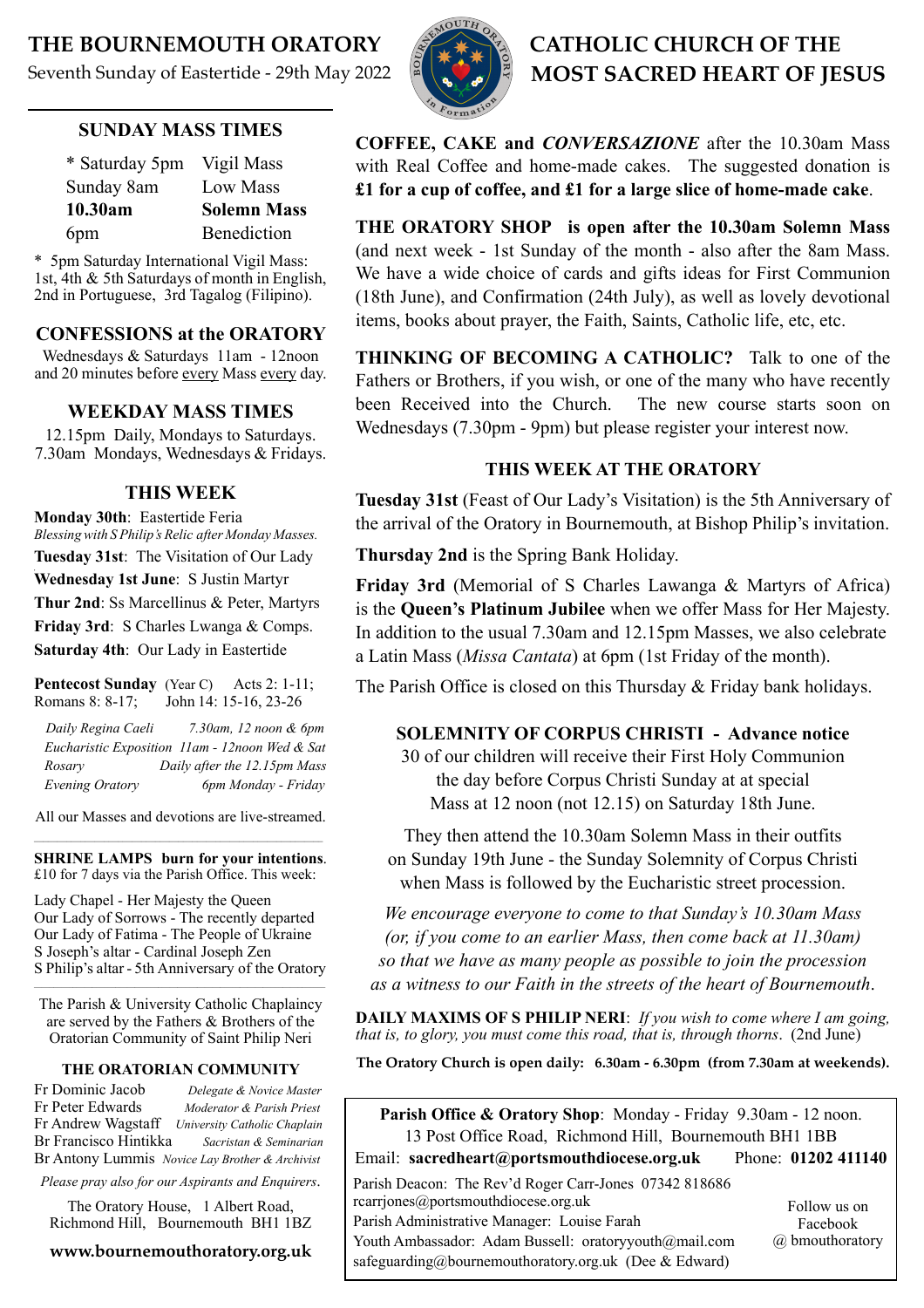# Order of Mass ~ 7th Sunday of Easter

*Organ prelude* Robert Schumann: from *Six Études en forme de Canon pour orgue ou piano-pédalier, Op. 56 Livre I*: No. 6 en si mineur. *Adagio.*

*Entrance hymn Michael Weisse (c.1480-1534) trans. Catherine Winkworth (1827-78)* (Tune: *Orientis partibus*)

1. Christ the Lord is risen again! Christ hath broken every chain! Hark, the angels shout for joy, Singing evermore on high: Alleluia!

> 2. He who gave for us His life, Who for us endured the strife, Is our Paschal Lamb to-day! We too sing for joy, and say: Alleluia!

3. Now He bids us tell abroad How the lost may be restored, How the penitent forgiven, How we too may enter heaven: Alleluia!

> 4. Thou, our Paschal Lamb indeed, Christ, to-day Thy people feed; Take our sins and guilt away, That we all may sing for ay: Alleluia!

#### **THE INTRODUCTORY RITES**

*Introit* O Lord, hear my voice, for I have called to You; of You my heart has spoken: Seek His Face; hide not Your Face from me, alleluia.

> + In the Name of the Father, and of the Son, and of the Holy Spirit. **Amen**.

*V.* The Lord be with you. *R*. **And with your spirit**.

Brethren, let us acknowledge our sins, and so prepare ourselves to celebrate the Sacred Mysteries.

**I confess to almighty God** *All bow deeply.*  **and to you, my brothers and sisters, that I have greatly sinned, in my thoughts and in my words, in what I have done, and in what I have failed to do,**   *And, striking their breast, they say:*  **through my fault, through my fault, through my most grievous fault;** *Then they continue*: **therefore I ask blessed Mary ever-Virgin, all the Angels and Saints, and you, my brothers and sisters, to pray for me to the Lord our God.** 

Mass of S Philip Neri (Jernberg).

#### **Kyrie eleison**. **Christe eleison**. **Kyrie eleison**.

Gloria in excelsis Deo et in terra pax hominibus bonae voluntatis. **Laudamus te**, benedicimus te, **adoramus te**, glorificamus te, **gratias agimus tibi propter magnam gloriam tuam,**  Domine Deus, Rex caelestis, Deus Pater omnipotens. **Domine Fili unigenite, Iesu Christe,** 

Domine Deus, Agnus Dei, Filius Patris, **qui tollis peccata mundi, miserere nobis;**  qui tollis peccata mundi, suscipe deprecationem nostram. **Qui sedes ad dexteram Patris, miserere nobis.** 

Quoniam tu solus Sanctus, **tu solus Dominus,**  tu solus Altissimus, Iesu Christe, **cum Sancto Spiritu: in gloria Dei Patris. Amen.** 

 Glory to God in the highest, **and on earth peace to people of good will. We praise You, we bless You, we adore You, we glorify You, we give You thanks for Your great glory, Lord God, heavenly King, O God, almighty Father.** 

**Lord Jesus Christ, Only Begotten Son, Lord God, Lamb of God, Son of the Father, You take away the sins of the world, have mercy on us; You take away the sins of the world, receive our prayer; You are seated at the right hand of the Father, have mercy on us.** 

**For You alone are the Holy One, You alone are theLord, You alone are the Most High, Jesus Christ, with the Holy Spirit, in the glory of God the Father. Amen**.

#### *Collect*

Graciously hear our supplications, O Lord, so that we, who believe that the Saviour of the human race is with You in Your glory, may experience, as He promised, until the end of the world, His abiding presence among us. Who lives and reigns with You in the unity of the Holy Spirit, God, for ever and ever. **Amen**.

#### **THE LITURGY OF THE WORD**

#### *First Reading* Acts 7: 55-60

Stephen, filled with the Holy Spirit, gazed into heaven and saw the glory of God, and Jesus standing at God's right hand. 'I can see heaven thrown open' he said 'and the Son of Man standing at the right hand of God.' At this all the members of the council shouted out and stopped their ears with their hands; then they all rushed at him, sent him out of the city and stoned him. The witnesses put down their clothes at the feet of a young man called Saul. As they were stoning him, Stephen said in invocation, 'Lord Jesus, receive my spirit.' Then he knelt down and said aloud, 'Lord, do not hold this sin against them'; and with these words he fell asleep.

The Word of the Lord. **Thanks be to God**.

#### *Psalm* (96)

#### **The Lord is King, most high above all the earth.**

 The Lord is King, let earth rejoice, the many coastlands be glad. His throne is justice and right.

> The skies proclaim His justice; all peoples see His glory. All you spirits, worship Him.

 For You indeed are the Lord most high above all the earth, exalted far above all spirits.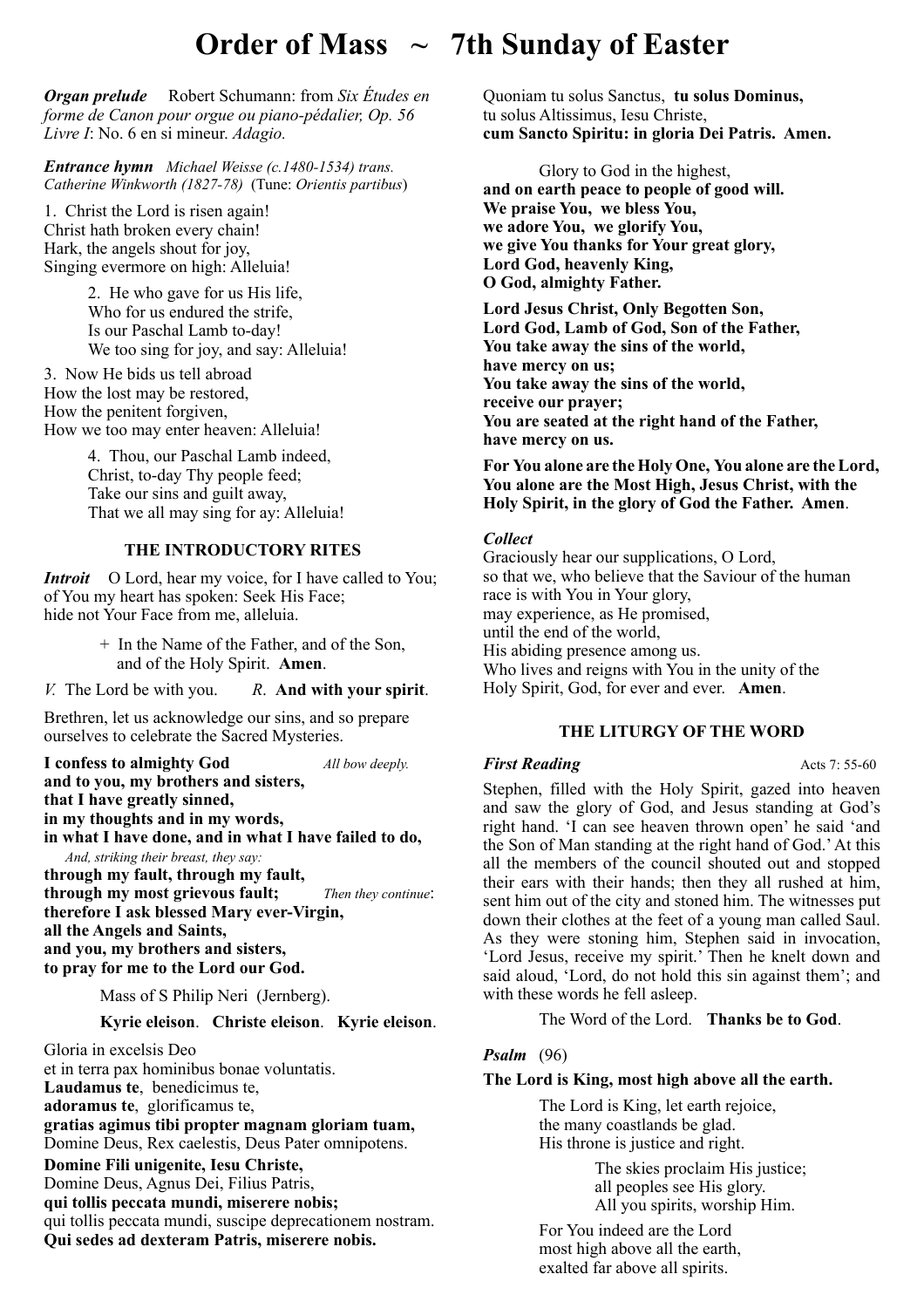**Second Reading** Apocalypse 22: 12-14, 16-17, 20

I, John, heard a voice speaking to me: 'Very soon now, I shall be with you again, bringing the reward to be given to every man according to what he deserves. I am the Alpha and the Omega, the First and the Last, the Beginning and the End. Happy are those who will have washed their robes clean, so that they will have the right to feed on the tree of life and can come through the gates into the city.'

I, Jesus, have sent My angel to make these revelations to you for the sake of the churches. I am of David's line, the root of David and the bright star of the morning.

The Spirit and the Bride say, 'Come.' Let everyone who listens answer, 'Come.' Then let all who are thirsty come: all who want it may have the water of life, and have it free.

The One who guarantees these revelations repeats His promise: I shall indeed be with you soon. Amen; come, Lord Jesus.

The Word of the Lord. **Thanks be to God**.

**Alleluia!** I will not leave you orphans, says the Lord; I will come back to you, and your hearts will be full of joy.

> The Lord be with you. **And with your spirit**. A reading from the holy Gospel according to *N*. **Glory to you, O Lord.**

*Gospel* John 17: 20-26

Jesus raised His eyes to heaven and said: 'Holy Father, I pray not only for these, but for those also who through their words will believe in Me. May they all be one. Father, may they be one in Us, as You are in Me and I am in You, so that the world may believe it was You who sent Me. I have given them the glory You gave to Me, that they may be one as We are One. With Me in them and You in Me, may they be so completely one that the world will realise that it was You who sent Me and that I have loved them as much as You loved Me. Father, I want those You have given Me to be with Me where I am, so that they may always see the glory You have given Me because You loved Me before the foundation of the world. Father, Righteous One, the world has not known You, but I have known You, and these have known that You have sent Me. I have made Your Name known to them and will continue to make it known, so that the love with which You loved Me may be in them, and so that I may be in them.'

The Gospel of the Lord. **Praise to You, Lord Jesus Christ**.

Credo in unum Deum, Patrem omnipotentem, factorem caeli et terrae, visibilium omnium, et invisibilium. **Et in unum Dominum Jesum Christum, Filium Dei Unigenitum**. Et ex Patre natum ante omnia saecula. **Deum de Deo, Lumen de lumine, Deum verum de Deo vero**, genitum, non factum, consubstantialem Patri: per quem omnia facta sunt. **Qui propter nos homines, et propter nostram salutem descendit de caelis.**

\* Et incarnatus est de Spiritu Sancto ex Maria Virgine: et homo factus est.

**Crucifixus etiam pro nobis sub Pontio Pilato; passus et sepultus est.** Et resurrexit tertia die, secundum Scripturas, **et ascendit in caelum**, **sedet ad dexteram**  Patris. Et iterum venturus est cum gloria, judicare vivos et mortuos, cuius regni non erit finis.

**Et in Spiritum Sanctum, Dominum, et vivificantem: qui ex Patre Filioque procedit.** Qui cum Patre et Filio simul adoratur, et conglorificatur: qui locutus est per Prophetas. **Et unam, sanctam, catholicam et apostolicam Ecclesiam**. Confiteor unum baptisma in remissionem peccatorum. **Et exspecto resurrectionem mortuorum.** Et vitam venturi saeculi. **Amen.**

 I believe in one God, **the Father almighty, maker of heaven and earth, of all things visible and invisible. I believe in one Lord Jesus Christ, the Only Begotten Son of God, born of the Father before all ages. God from God, Light from Light, true God from true God, begotten, not made, consubstantial with the Father; through Him all things were made. For us men and for our salvation He came down from heaven,**  *\* All bow at the words that follow, up to & including 'and became man'.*  **and by the Holy Spirit was incarnate of the Virgin Mary, and became Man**. **For our sake He was crucified under Pontius Pilate, He suffered death and was buried, and rose again on the third day in accordance with the Scriptures. He ascended into heaven and is seated at the right hand of the Father. He will come again in glory to judge the living and the dead and His kingdom will have no end. I believe in the Holy Spirit, the Lord, the giver of life, who proceeds from the Father and the Son, who with the Father and the Son is adored and glorified, who has spoken through the prophets.** 

**I believe in one, holy, catholic and apostolic Church. I confess one Baptism for the forgiveness of sins and I look forward to the resurrection of the dead and the life of the world to come. Amen.** 

#### **THE LITURGY OF THE EUCHARIST**

*Offertory motet* Saint-Saëns: *Tollite hostias.*

Pray, brethren, that my Sacrifice and yours may be acceptable to God, the almighty Father.

**May the Lord accept the Sacrifice at your hands for the praise and glory of His Name, for our good, and the good of all His holy Church**.

#### *Prayer over the Offerings*

Accept, O Lord, the prayers of Your faithful with the sacrificial offerings, that through these acts of devotedness we may pass over to the glory of heaven. Through Christ our Lord. **Amen**.